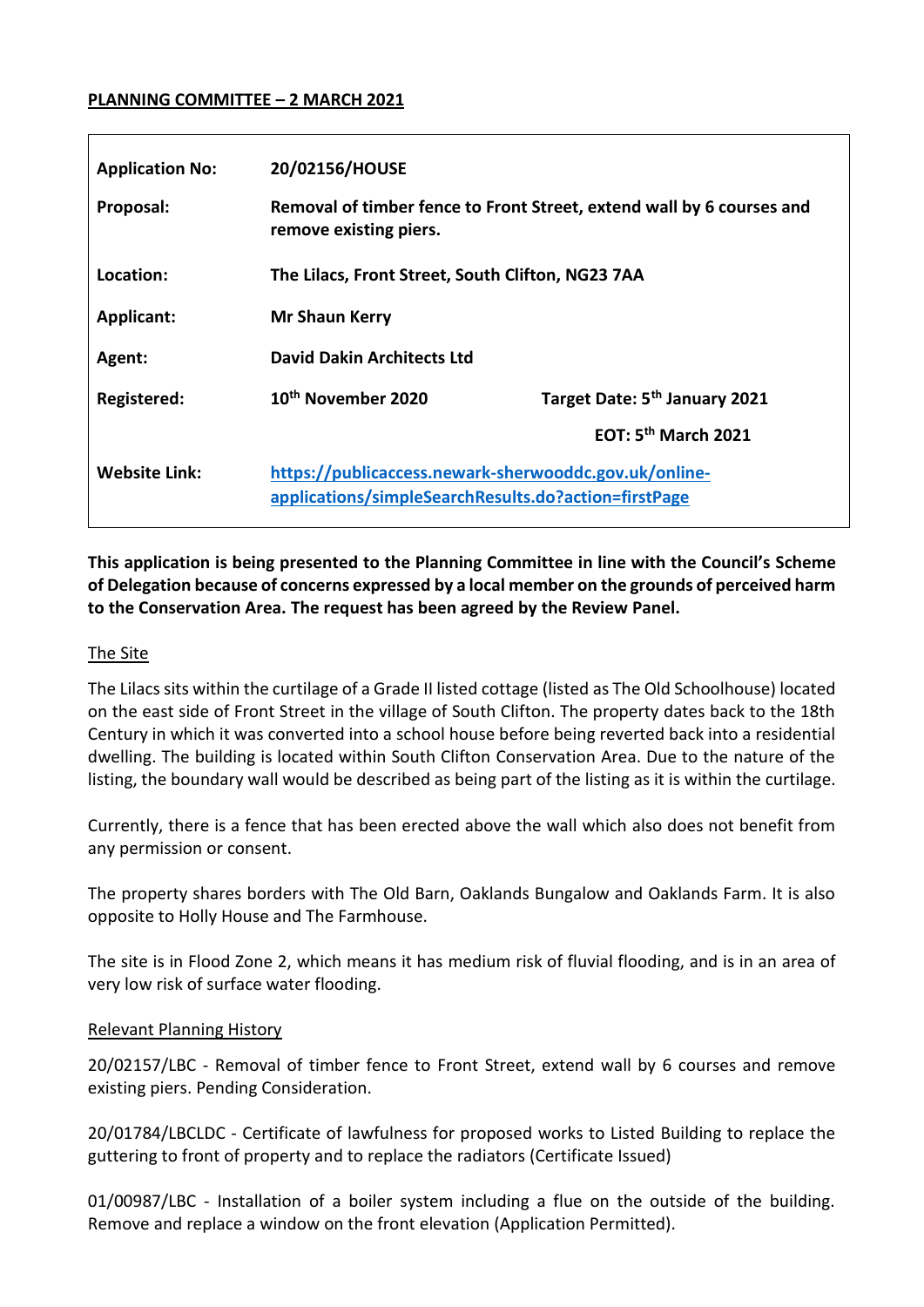# The Proposal

The proposal is for the removal of an existing timber fence, removing existing piers and extending the wall by 6 courses; increasing the height of the existing wall by 66.3cm to 1.6m. The current boundary height, with the unauthorised fence, is approximately 1.9m; the new wall height would sit lower than the existing unauthorised fence.

The following drawings and documents have been submitted with the application:

- Application Form, received 7th November 2020;
- Proposed and Existing Plans, Ref No L 03 01. Received 7th November 2020;
- Location Plan, received 7th November 2020;
- Heritage Impact Statement, received 7th November 2020.

#### Departure/Public Advertisement Procedure

Occupiers of seven properties have been individually notified by letter.

An advert was placed in the Newark Advertiser on the 19th November 2020. A Site Notice was also erected near the site on the 20th November 2020.

#### **Planning Policy Framework**

#### **The Development Plan**

# *Newark and Sherwood Amended Core Strategy DPD (adopted March 2019)*

Core Policy 9: Sustainable Design Core Policy 10: Climate Change Core Policy 14: Historic Environment

# *Allocations & Development Management DPD (adopted July 2013)*

Policy DM5: Design Policy DM6: Householder Development Policy DM9: Protecting and Enhancing the Historic Environment Policy DM12: Presumption in Favour of Sustainable Development

#### **Other Material Planning Considerations**

National Planning Policy Framework 2019; Planning Practice Guidance 2014; Planning (Listed Buildings and Conservations Areas) Act 1990; Householder Development SPD 2014.

#### **Consultations**

**South Clifton Parish Council –** Objection. Concerns raised:

- Very few higher boundary walls within the village;
- 1.2m limit has been maintained since the conservation status;
- Avoidance of contact with neighbours and the rest of the community;
- High boundary wall for privacy may only be acceptable in an urban situation;
- Removes the ability to converse with neighbours;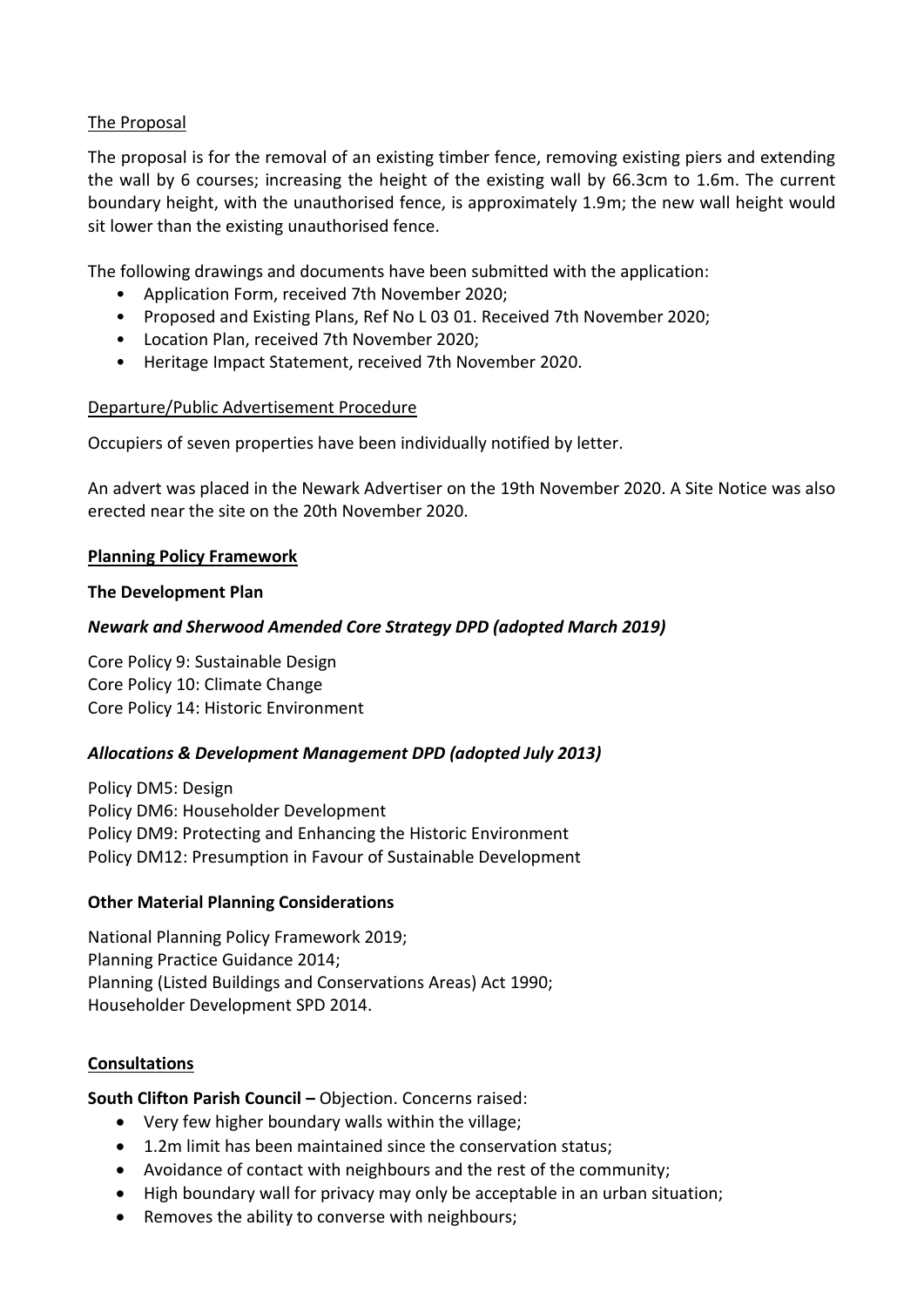- Adverse impact on security;
- Alternative methods for enclosure are preferred, well within the boundary;
- Will set an undesirable precedent;
- Keen for the village to remain without barricades, in the spirt of the Conservation Area and enhancing the community spirit.

The Parish Council support the removal of the fence. *Comments received 26th November 2020.*

# **NSDC Conservation Officer –** No Objection to the proposal:

- Tradition coping will be reinstated, restoring the aesthetic significance of the wall, reintroducing a more authentic form and appearance;
- There is no prescribed height for walls in historic settings:
- Historically, the wall was around 2 bricks taller than the current wall;
- Suspicion that some walls have been lowered to accommodate modern visibility splays there are a number of old walls with modern coping or capping;
- Taller walls do exist (Oaklands Farmhouse Front Street, Manor House Back Street and The Old Farm Back Street being some examples); visually it would appear that the proposed wall would be a comparable height;
- Taller walls are attractive and traditional and do not create an oppressive street scene;
- The raising of the wall will not be out of character for a building od this age and status or within the street scene;
- The raised wall height is not necessarily or exclusively an urban feature, or out of character in this low density setting;
- The application will reinstate the significance of the boundary wall; which has previously been harmed by unauthorised works. The proposal will see an acceptable alteration with will preserves the significance of the listed boundary wall, the setting and thereby the significance of the listed house and character and appearance of the Conservation Area (in accordance with Sections 16, 66 and 72 of the Planning (Listed Building and Conservation Areas) Act 1990).
- The Brick Bound should be conditioned to match;
- Samples of new bricks and copers, mortar mix and sample panel of the finish and design of the brick piers to be located to the rear of the returns in the wall should also be subject to a conditions.

*Comments received 3rd December 2020.*

# **Ramblers Association –** No objection:

- The footpath is seriously obstructed and has been reported to Notts CC.
- It is not clear whether the footpath passes through the Lilacs but, if so the owner must ensure no further obstructions are put in place. *Comments received 6th December 2020.*

Objection (position changed):

- The obstructed footpath starts at the gateway;
- No provision has been made for the public to access the footpath at the gate;
- The applicants need to make clear how public access to the footpath will be protected;
- Google Street View shows a public footpath fingerpost is pointing down the drive. *Comments received 6th December 2020.*

# *No letters of representation have been received from local residents/interested parties.*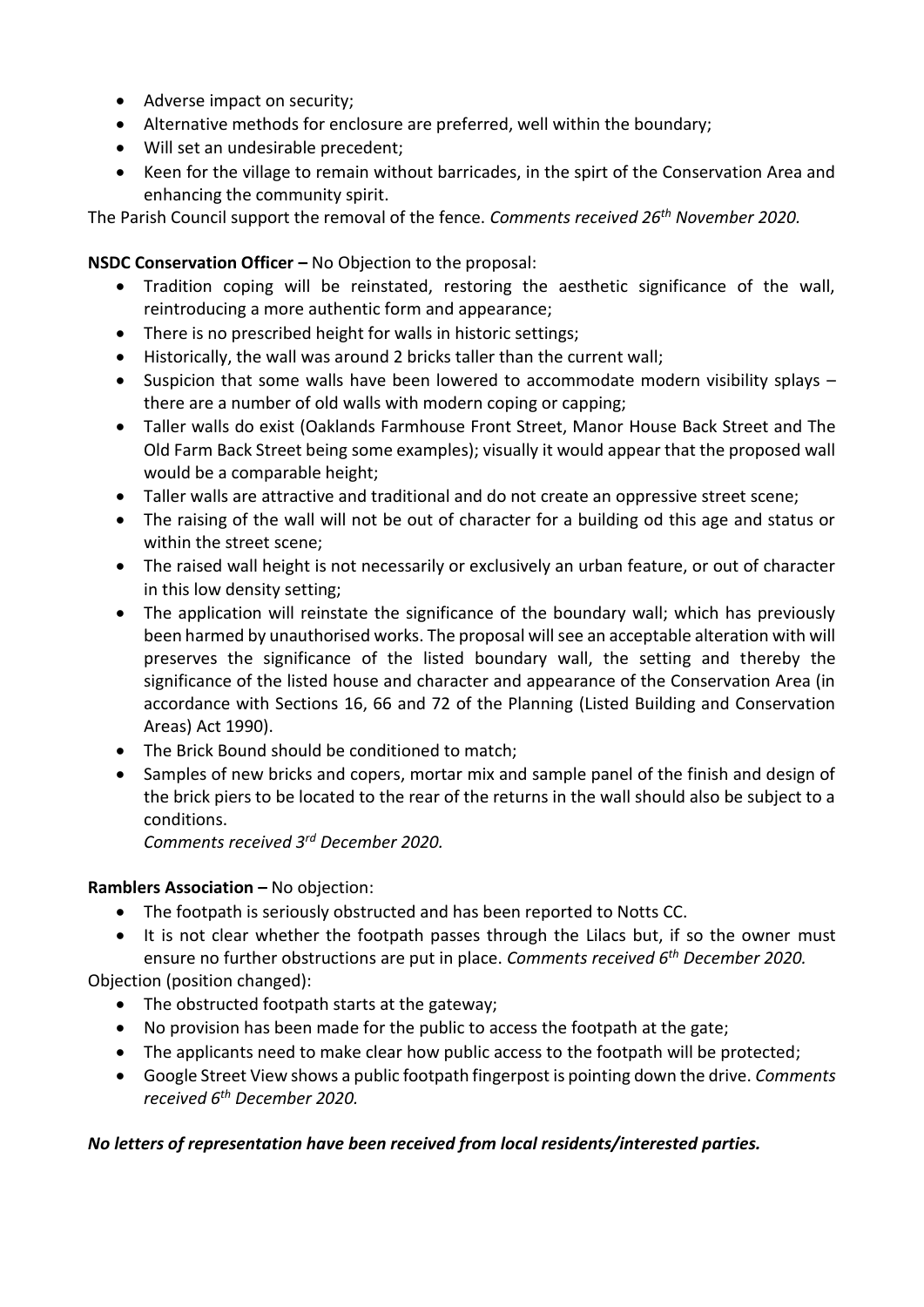#### Comments of Business Manager

# *Principle of development*

Householder developments are accepted in principle subject to an assessment of the criteria currently outlined within Policy DM6. This includes the obligation for the proposal to respect the character of the surrounding area and to not adversely affect residential living conditions. Policy DM5 reflects this.

#### *Impact upon Character of Area*

Policy DM6 states that planning permission will be granted for householder development provided that the proposal reflects the character of the area and existing dwelling in terms of design and materials. Policy DM5 requires any new development to achieve a high standard of design and layout that is of an appropriate form and scale whilst complementing the existing local distinctiveness and built and landscape character.

As the site lies within a conservation area and is listed, heritage policies CP14 and DM9 are also relevant along with the relevant sections of the NPPF which seek to protect the historic environment and ensure that heritage assets are managed in a way that best sustains their significance.

Within Section 16 of the National Planning Policy Framework (NPPF) 2019 the importance of considering the impact of new development on the significance of the designated heritage assets is conveyed. When considering the impact of any proposed development on the significance of a designated heritage asset, great weight should be given to the asset's safeguarding, for example. Any harm to, or loss of, the significance of a designated heritage asset, should require clear and convincing justification. In determining applications, local planning authorities should take account of:

- a) the desirability of sustaining and enhancing the significance of heritage assets and putting them to viable uses consistent with their conservation;
- b) the positive contribution that conservation of heritage assets can make to sustainable communities including their economic vitality; and
- c) the desirability of new development making a positive contribution to local character and distinctiveness. LPAs should also look for opportunities to better reveal the significance of designated heritage assets when considering new development.

South Clifton's Conservation Area was designated in 1994. The Old Schoolhouse was designated in October 1984 as a Grade II Listed Building. The listing advises that the property dates back to the 18<sup>th</sup> Century being brick with patterned headers and a hipped pantile roof. The property had one side wall and one rear wall stacks, square plan and was 2 storeys with 3 windows. A plain central doorcase with close-boarded door, flanked by single 19<sup>th</sup> Century 2 light Yorkshire sashes with segmental heads; above, central plain sash, flanked by single 19<sup>th</sup> Century glazing bar sashes with segmental heads.

The Manor House was listed as a Grade II Listed Building in 1984. This house dates back to the 19<sup>th</sup> Century and consists of brick with a  $20<sup>th</sup>$  Century pantile roof, brick eaves and 2 gable stacks. The dwelling has 2 storeys and 3 windows and takes an L shaped-plan. It contains a central moulded doorcase with scrolled brackets to hood, a 19<sup>th</sup> Century paneled door, flanked by single glazing bar sashes with rubbed brick heads. Above, 3 glazing bar sashes with rubbed brick heads.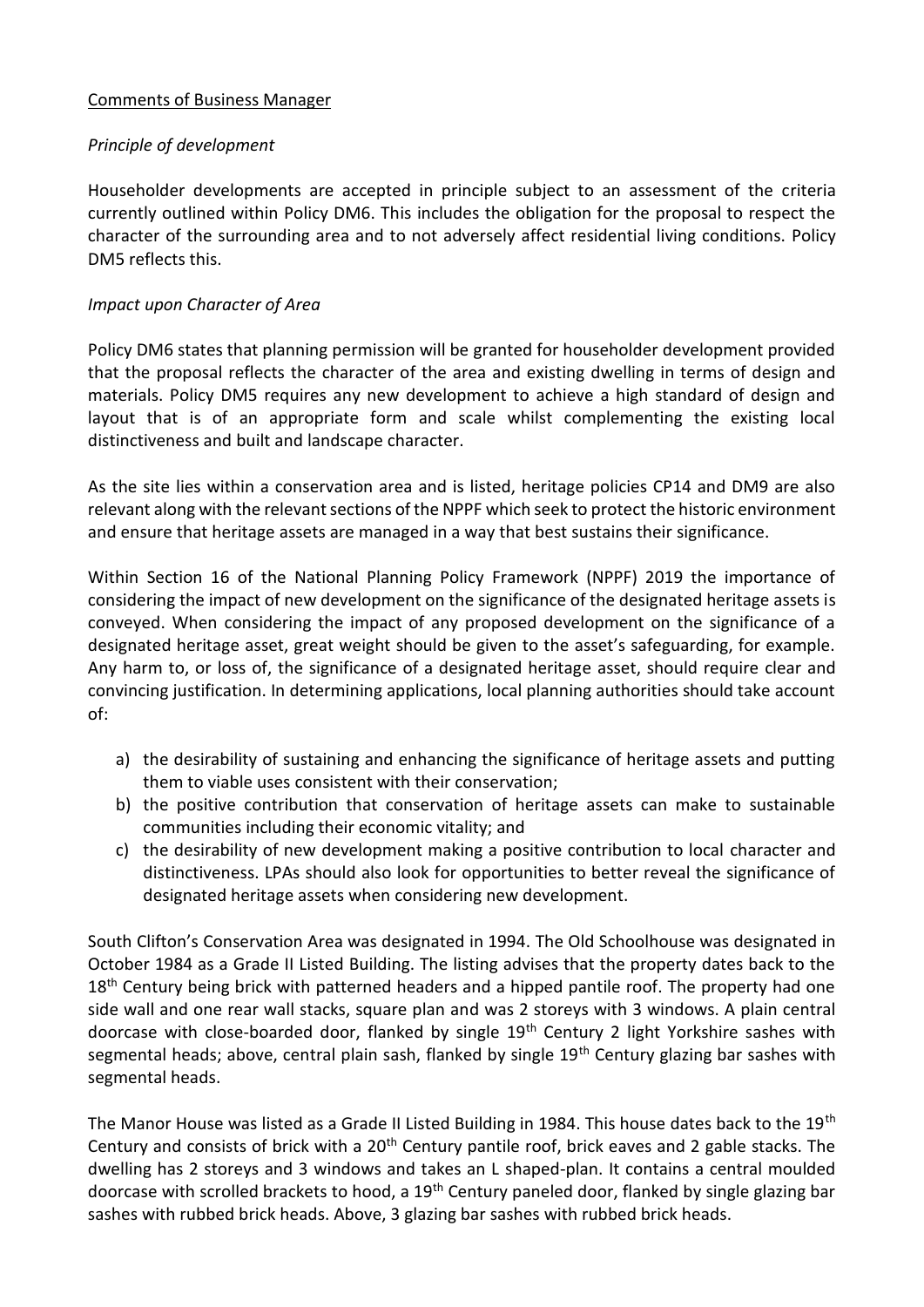South Clifton is within the north-east corner of the district within the Collingham sub-area and is one of the many rural villages within the district. The village contains many listed buildings and nondesignated heritage assets, including *'Marshgate Farmhouse and Adjoining Outbuildings'* which lies just north of the site.

Currently, there is a fence that has been erected above the existing wall which also does not benefit from any permission or consent. The fence is harmful to the significance of the Listed Building and Conservation Area; it is imposing on the street scene and is untraditional and unsightly. The removal of this fence, as part of this permission, would only benefit the character of the Conservation Area and the Listed Building.

It is noted that the Conservation Officer raises no objection to the application. The raising of the wall will be in keeping with the surrounding development. The historic wall would only have been constructed with 2 bricks less in height. It is not considered that this boundary treatment would have any harmful impact on South Clifton's Conservation Area or the setting of The Lilacs and surrounding Listed Buildings. The proposed wall height would also sit lower than the existing unauthorised fence, by approximately 0.3m. The duty under Section 66 of the 1990 Act has been duly applied and the proposal found to be compliant with it, along with guidance within Section 16 of the NPPF as well as Core Policy 14 of the Amended Core Strategy and Policy DM9 of the Allocations and Development Management DPD.

The application proposal also proposes to remove the existing pier tops to create a more unified design within the setting of Front Street and the walls adjacent and opposite to the Lilacs. Reinstating traditional coping will restore the aesthetic significance of the wall, and The Lilacs significance as a Listed Building.

The raising of the wall by 6 brick courses will result in the wall being just 2 bricks taller than the historic wall, which was rebuilt without permission around 5 years ago. There is no prescribed height for walls within Conservation Areas and therefore it is not considered that the raising of this wall would be deemed unsuitable.

I consider that the proposed development is therefore considered to accord with the aims of Core Policies 9 and 14 of the Amended Core Strategy and Policies DM5, DM6 and DM9 of the Allocations and Development Management DPD and Section 12 of the NPPF.

# *Impact upon Residential Amenity*

Policy DM6 of the DPD states that development proposals should ensure no unacceptable reduction in amenity upon neighbouring development. The Householder Development SPD provides guidance on how to assess boundary treatments in terms of scale, height and materials. They must be in keeping with the character and appearance of the dwelling and surrounding area. Paragraph 127 of the NPPF requires that development create places with a high standard of amenity for existing and future users.

In my view the raising of the wall and the removal of the existing piers would not create an oppressive appearance on the street scene. The scale and height of the proposed wall would be in keeping with the character of the surrounding area. The materials of the brick bond are to be conditioned as part of this application, to ensure the best match is used.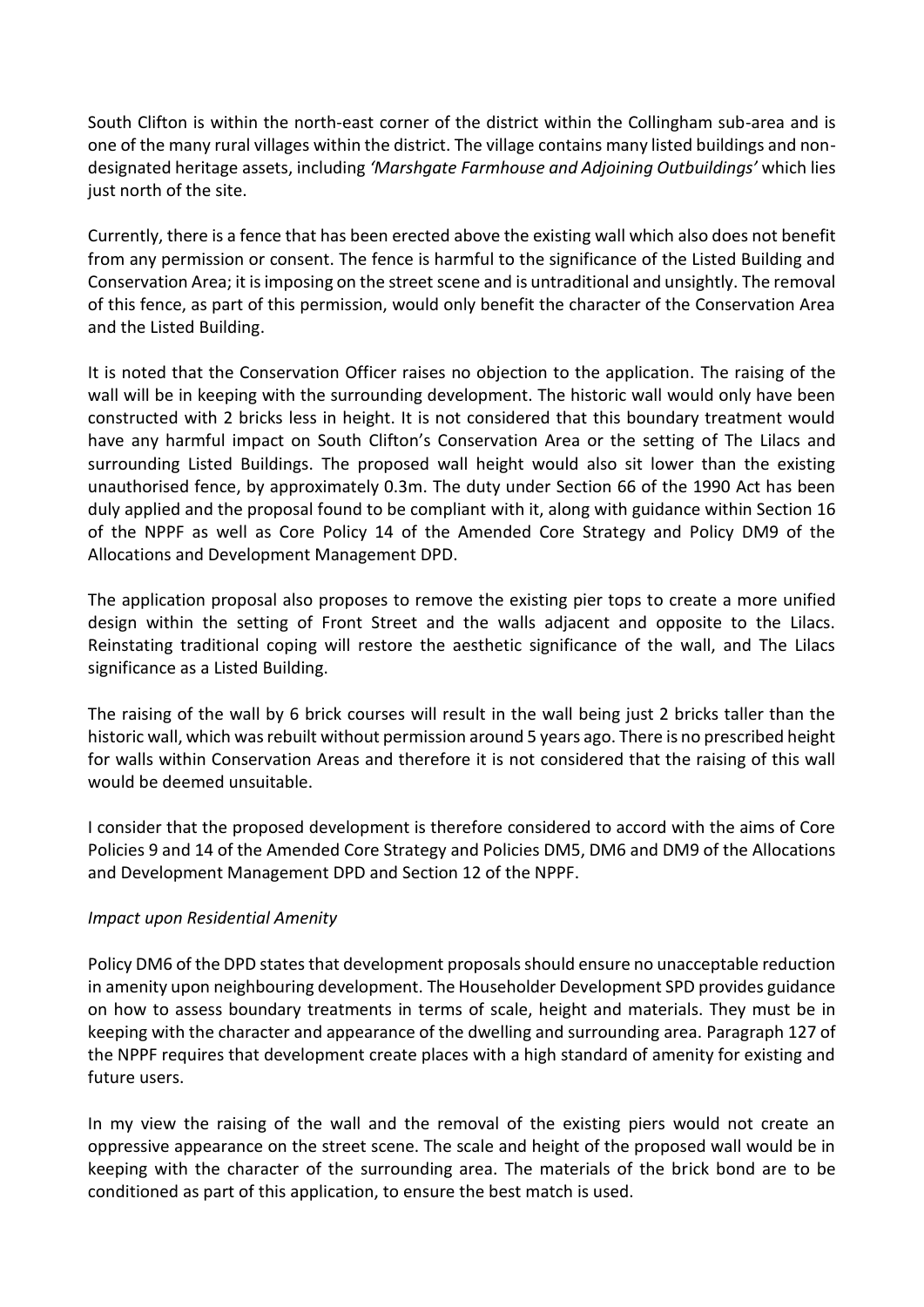As stated within the Householder Development SPD, a well thought out boundary treatment should create a sense of enclosure and help to define public and private space without reducing amenity due to overbearing and/or overshadowing effects. The raising of this wall by 6 bricks is not considered to have any overbearing impacts on The Lilacs or the existing street scene. The raising of this wall will further define the separation of public and private space without any overshadowing impacts.

With the above in mind, it is considered the proposal is acceptable and complies with Policy DM6 and DM5 of the DPD.

# *Highway Safety*

The proposed development would not alter the existing parking arrangement, sufficient parking will remain. The raising of the wall is also not considered to be significant enough to result in visibility issues, as such there are no highway safety issues. The proposal therefore accords with the expectations of Policy DM5 and SP7 in respect of this.

# *Conclusion*

The proposal complies with the requirements of Core Policies 9 and 14 of the Amended Core Strategy, policies DM5, DM6 and DM9 of the ADMDPD as well as the Council's Householder Development SPD, sections 66 and 72 of the Planning (Listed Buildings and Conservation Areas) Act 1990 and paragraphs 124, 127 and 200 of the NPPF.

# **RECOMMENDATION**

# **That full planning permission is approved subject to the conditions and reasons shown below**

01

The development hereby permitted shall not begin later than three years from the date of this permission.

Reason: To comply with the requirements of Section 51 of the Planning and Compulsory Purchase Act 2004.

# 02

The development hereby permitted shall be carried out only in accordance with the details and specifications included on the submitted application form and shown on the submitted drawings as listed below:

- Proposed and Existing Plans, Ref No L 03 01. Received 7th November 2020;
- Location Plan, received 7th November 2020; and
- Heritage Impact Statement, received 7th November 2020.

Reason: To ensure that the development takes the agreed form envisaged by the Local Planning Authority when determining the application.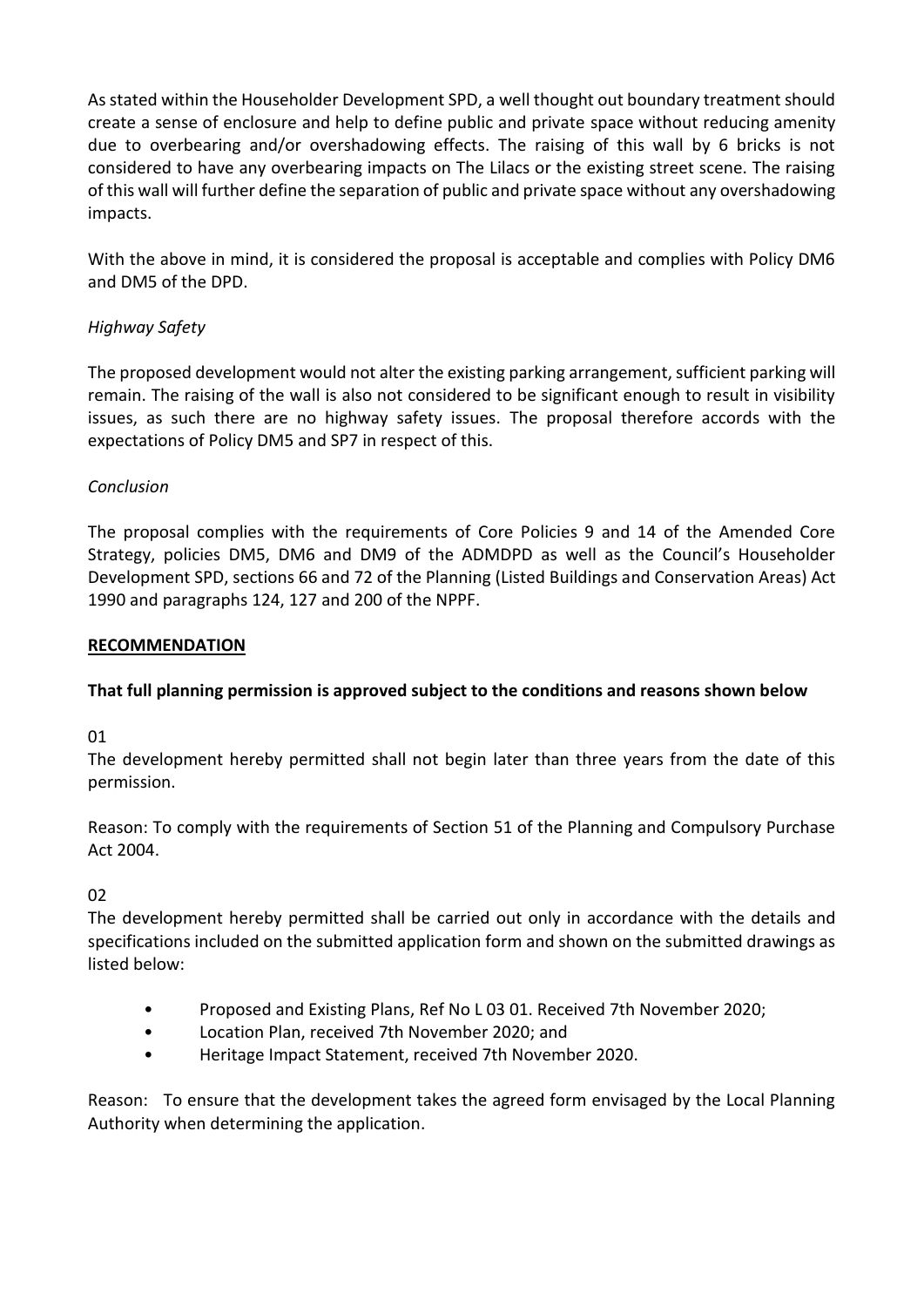# 03

No development shall be commenced on the raising of the wall until samples or product literature of the below materials have been submitted to and approved in writing by the local planning authority. The development shall thereafter be carried out in accordance with the approved details:

Brick Bond **Bricks** Copers

Reason: In the interests of visual amenity and to preserve or enhance the character and appearance of the conservation area.

# $04$

No development shall be commenced on the raising of the wall until a brickwork sample panel showing brickwork, copers, bond and mortar mix has been provided on site for inspection and approval has been received in writing by the Local Planning Authority. The development shall thereafter proceed in line with the approved details.

Reason: In interests of visual amenity and to preserve or enhance the character and appearance of the conservation area.

# 05

The existing timber fencing as shown on drawing L(03)01 will be removed in full within 4 months of the date of this decision.

Reason: To ensure the timely removal of the unauthorised and harmful addition to the listed building.

# Notes to Applicant

01

The application as submitted is acceptable. In granting permission without unnecessary delay the District Planning Authority is implicitly working positively and proactively with the applicant. This is fully in accordance with Town and Country Planning (Development Management Procedure) (England) Order 2015 (as amended).

# 02

The applicant is advised that all planning permissions granted on or after the 1st December 2011 may be subject to the Community Infrastructure Levy (CIL). Full details of CIL are available on the Council's website at [www.newark-sherwooddc.gov.uk/cil/](http://www.newark-sherwooddc.gov.uk/cil/)

The proposed development has been assessed and it is the Council's view that CIL is not payable on the development hereby approved as the gross internal area of new build is less 100 square metres.

# BACKGROUND PAPERS

Application case file.

For further information, please contact Isabel Verheul on ext 5860.

All submission documents relating to this planning application can be found on the following websit[e www.newark-sherwooddc.gov.uk.](http://www.newark-sherwooddc.gov.uk/)

# **Lisa Hughes**

**Business Manager – Planning Development**